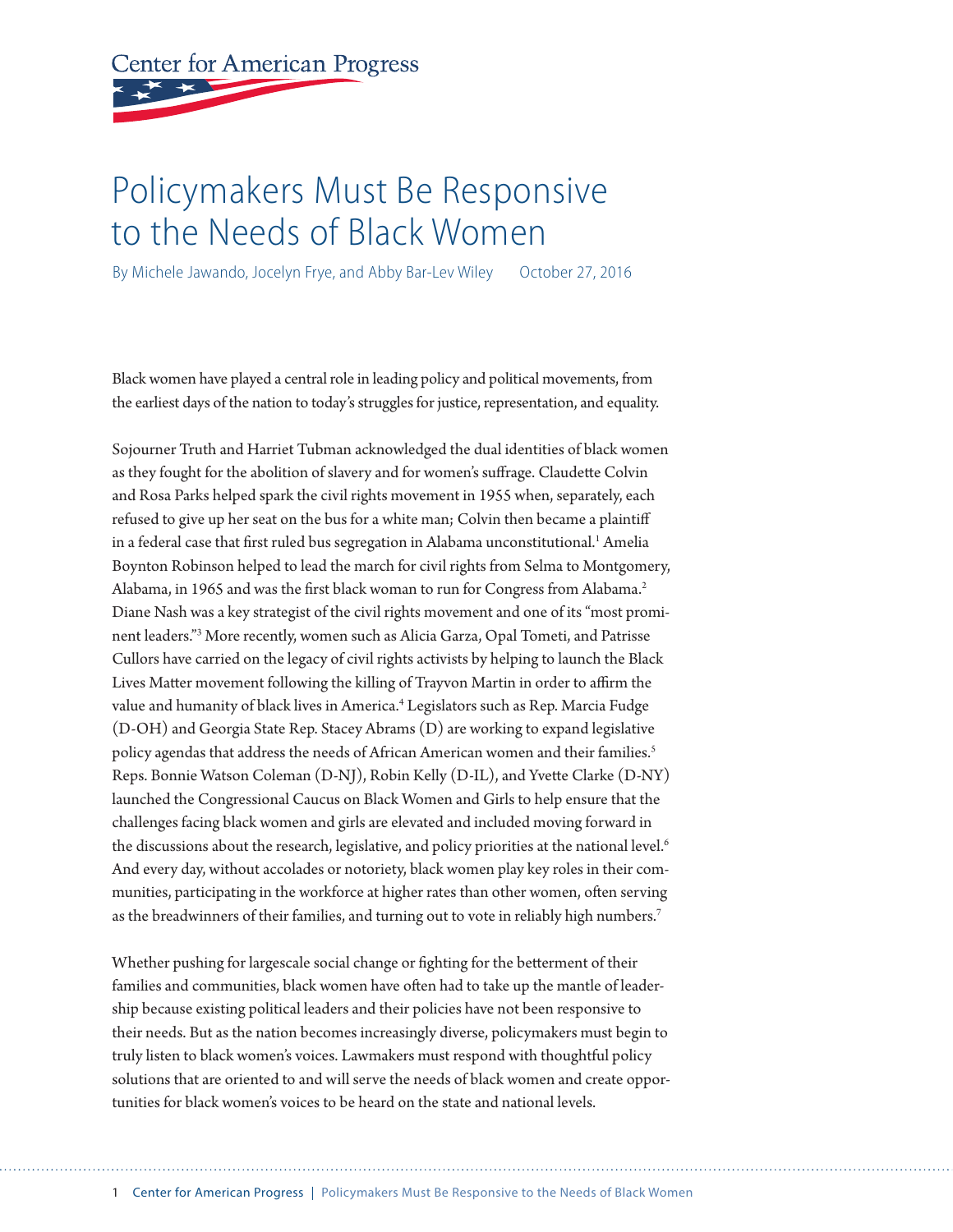### Black women are helping to lead a broader phenomenon of increased political engagement by women of color overall

Women of color are no longer just a growing force in the voting electorate—they are powerful agents of change. In 2014, the Center for American Progress looked back at the 2008, 2012, and 2013 elections and found that "women of color are a key, emerging voting bloc with the potential to significantly affect electoral outcomes."8 In fact, the voters in the 2016 election are projected to be the most ethnically diverse electorate in history. According to the Pew Research Center, nearly 1 in 3 eligible voters this year will be Latino, black, Asian, or another racial or ethnic minority group.<sup>9</sup> In 2012, 74 percent of all eligible black women went to the polls—compared with 57.5 percent of voters overall<sup>10</sup>—a voting rate higher than any other group.<sup>11</sup> This year there will be 27.4 million eligible black voters—about half of whom are black women<sup>12</sup>—representing a 6 percent growth from 2012.13

Black women's high rates of voting reflect one way in which they are invested in their communities. In fact, President Barack Obama would not have won the election in 2012 without the votes of black women.<sup>14</sup> According to the Center for American Progress report "The Path to 270 in 2016," the share of voters of color will rise 2 points in 2016, making up 29 percent of the national presidential electorate.<sup>15</sup>If past is prologue based on recent trends of turnout and participation, black women are likely to again repeat the turnout results of 2008 and 2012 with increased voting participation on Election Day 2016.

#### Black women are overrepresented in the electorate but underrepresented in office

Despite their outsized representation in the voting electorate, black women remain woefully underrepresented in elective office and the judiciary. Although black women are "gaining increased access to political offices," they "continue to face considerable obstacles to securing high-profile offices at both state and national levels."16 For example, of 535 members of the U.S. House of Representatives, only 20 are black women including two nonvoting<sup>17</sup> delegates from Washington, D.C., and the U.S. Virgin Islands. A black woman has not served as a U.S. senator since 1999. Unfortunately, when one examines the representation of black women in statewide executive office, this underrepresentation at the federal level comes as no surprise. Statewide executive office is a critical pipeline to elected office at the federal level, yet very few black women serve in these roles. According to the National Coalition on Black Civic Participation, only 3 of the 317 statewide elective offices throughout the country are currently held by black women—and all three are the first black women to hold those positions in their states.<sup>18</sup> Black women are winning seats in state legislatures—comprising more than 14 percent of women legislators and 65 percent of women of color legislators—yet they represent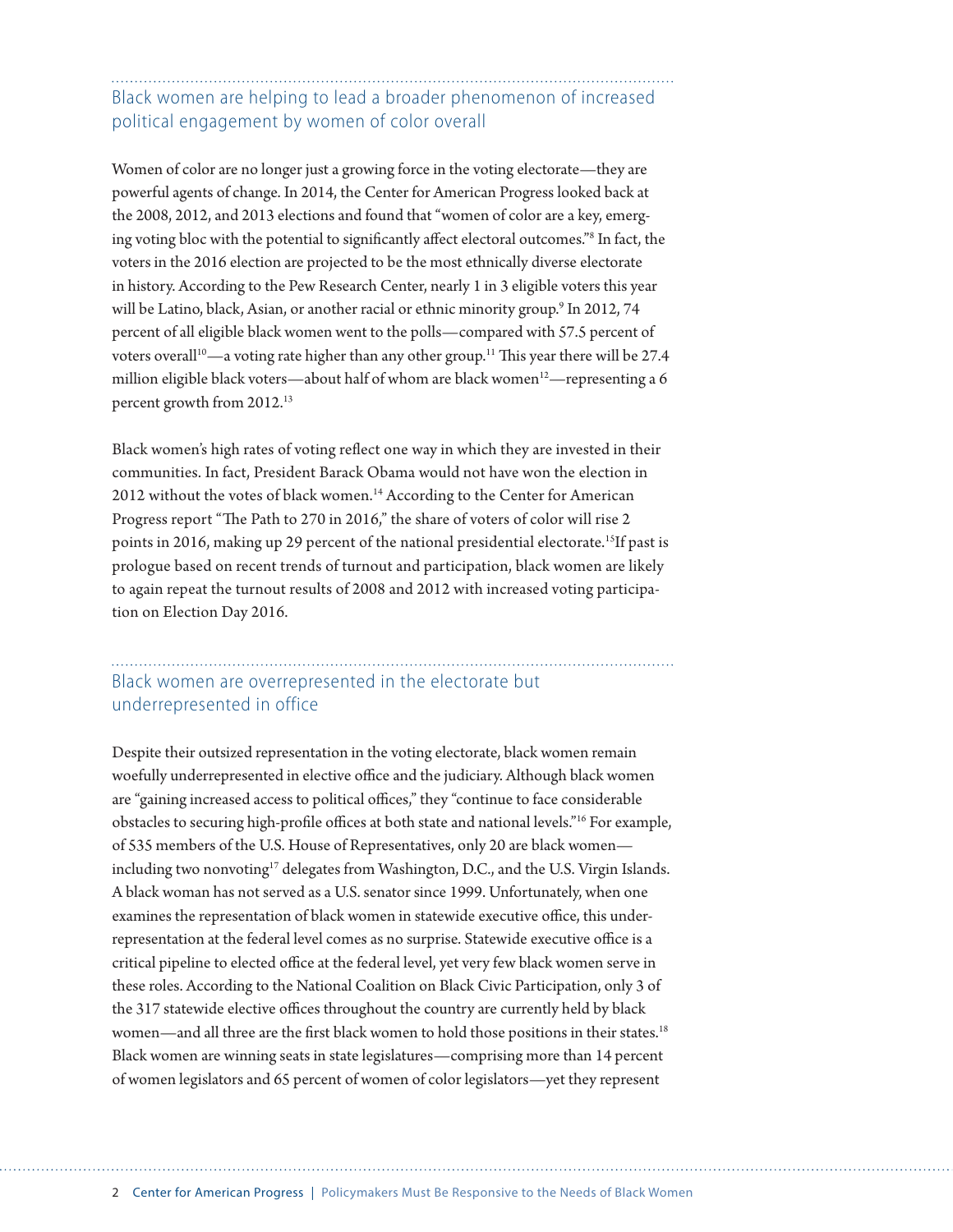just 3.4 percent of all state legislators across the country.19 And, even though President Obama has demonstrated a commitment to appointing diverse federal judicial nominees—he has, for example, nominated 33 black women judges,<sup>20</sup> more than any previous president<sup>21</sup>—there are still only 42 black women serving on the federal bench out of the 793 total active federal judgeships.<sup>22</sup>

This disparity is not just happenstance. Cultural and structural barriers frequently limit the opportunities for black women—and women of color overall—to assume roles as public leaders. For example, negative stereotypes of African American women, many of which are rooted in and can be traced back to historical depictions of blacks during slavery, often create caricatures about what women's leadership looks like and are unique challenges that specifically affect black women in contrast to their white peers.<sup>23</sup> These double standards affect all women, but pernicious stereotypes about the so-called angry black woman, unconscious bias about what a "typical" leader looks like,<sup>24</sup> and racialized notions of black women as caregivers<sup>25</sup> create particular hurdles for black women to overcome. In her book *Sister Citizen: Shame, Stereotypes, and Black Women in America*, noted professor Melissa Harris-Perry unpacks the dangers of the prevailing stereotypes of black women and how those stereotypes affect Americans' understanding of black women as citizens and leaders.<sup>26</sup> Recognizing and counteracting those stereotypes and the way bias may color one's ideas of black women's leadership is imperative to create more opportunities for black women to lead in public office. In addition, stereotypes about caregiving and the dearth of family-friendly opportunities also serve as barriers to greater representation for women of color.<sup>27</sup>

#### Black women are marginalized in the economy despite high workforce participation

Black women are increasingly leaders at work, moving into a wider variety of occupations. Although a leadership gap in executive leadership remains, black women have increased their representation in managerial and professional jobs,<sup>28</sup> and nearly 67 percent of black mothers are breadwinners for their families.<sup>29</sup> Despite all of this important progress, there is still considerable work to do as persistent barriers continue to hinder black women's advancement, affecting their economic stability and the overall well-being of both them and their families. Structural barriers make it more difficult for women of color to establish economic security. Women overall are overrepresented in the low-wage workforce. Although women make up about half of the American workforce, two-thirds—or 13 million—of the nation's 20 million low-wage workers are women.<sup>30</sup> Black women—who face significant cultural barriers to higher-wage jobs, as previously discussed—make up 11.6 percent of the low-wage workforce, which is two times as large as the share of black men in low-wage jobs.<sup>31</sup> Due largely to their share of low-paying jobs, black women are more likely than any other group of women to live in poverty.<sup>32</sup>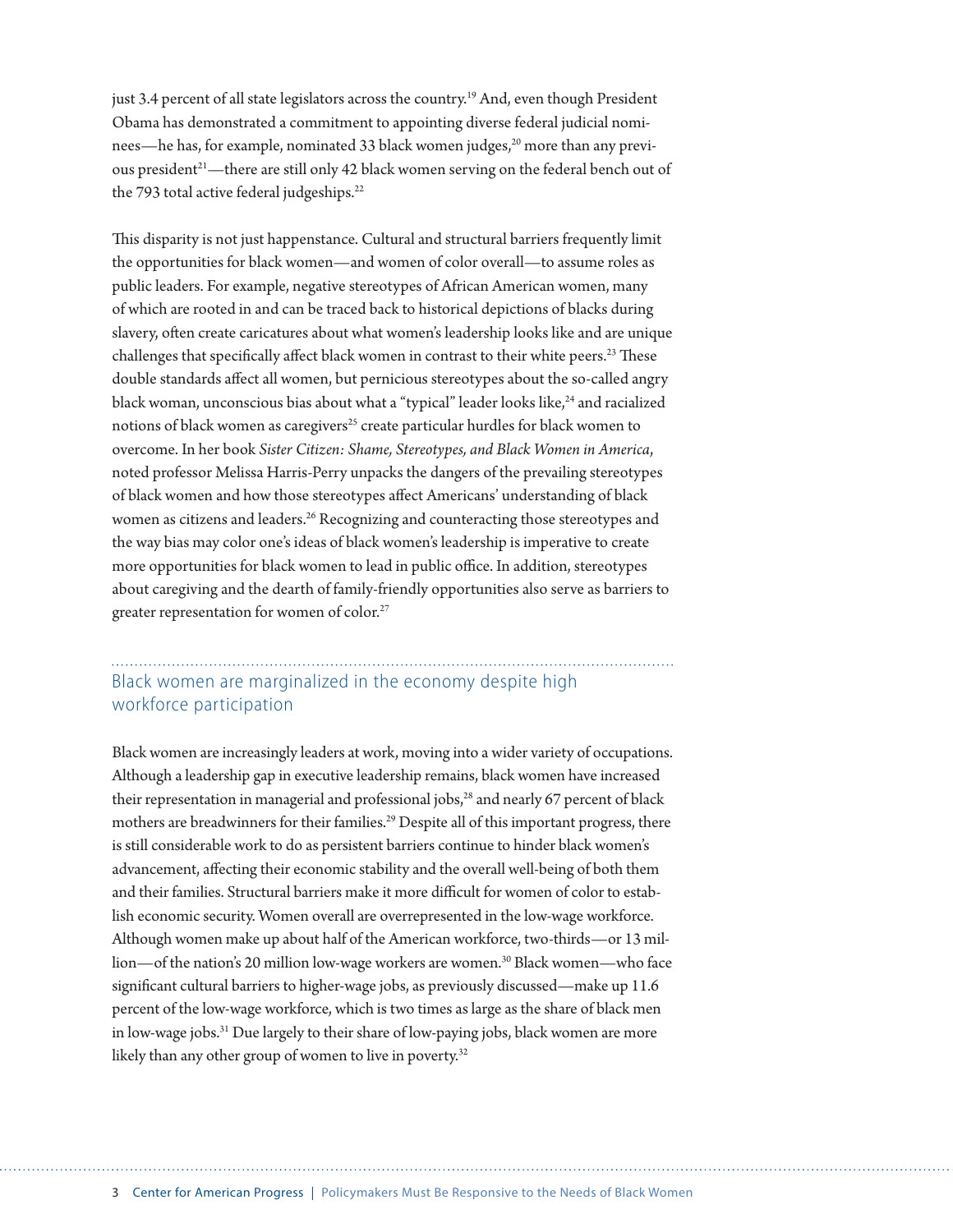The gender-based wage gap also hits black women particularly hard. Black women working full time and year round typically make only 63 cents for every dollar their white, male counterparts make. This is compared to an 80-cent wage gap for women overall.<sup>33</sup> For black mothers, the wage gap is even more extreme. Mothers who work full time and year round outside of the home typically face a wage gap of about 73 cents for every dollar earned by white father counterparts. But for black women, this so-called motherhood gap is typically about 53 cents to the dollar.<sup>34</sup> When structural barriers and economic policy hurt women, they often disproportionately affect women of color, creating barriers outside of their control to reach economic security.

The lack of role models in the workplace and in public office, particularly for women of color, means fewer mentors, fewer sponsors, and fewer opportunities for advancement that would grow out of those social relationships and the social capital that those relationships afford.<sup>35</sup> That is because political leaders, employers, and managers often rely on their networks and internal references when making interviewing, hiring, and promotion decisions. These networks often reflect the employer's own socioeconomic, racial, and gender circles and thus can—and often do—result in homogeneous hiring.<sup>36</sup> The Reflective Democracy Campaign reports that white men in the United States hold four times more political power than women and people of color,37 and as of March 2015, fewer than 1 percent of Fortune 500 companies were led by a black CEO.<sup>38</sup> Lack of representation in business, as well as in political office, means less social capital from which black women, and indeed all women of color, can draw. This can, in turn, result in fewer opportunities for jobs, promotions, mentorship, and advancement, as well as a smaller network that black women can enlist when looking for new workplace opportunities.

# Black women are overrepresented in the mass incarceration crisis

The explosion in America's incarcerated population affects women of color and, in particular, black women. So-called tough-on-crime policies and their collateral consequences have created an "explosion in the U.S. prison population," including a 700 percent increase in the population of women who were incarcerated between 1980 and 2014.39 Black women are imprisoned at higher rates than Latinas and more than double the rate for white women.<sup>40</sup> They are significantly overrepresented in state and federal prisons and have a higher likelihood of being incarcerated for drug use, despite research showing that women across races tend to use and sell drugs at the same rate.<sup>41</sup> Upon re-entry, formerly incarcerated individuals face a host of barriers to employment and income, education and training opportunities, housing, and the ability to save for the future  $42$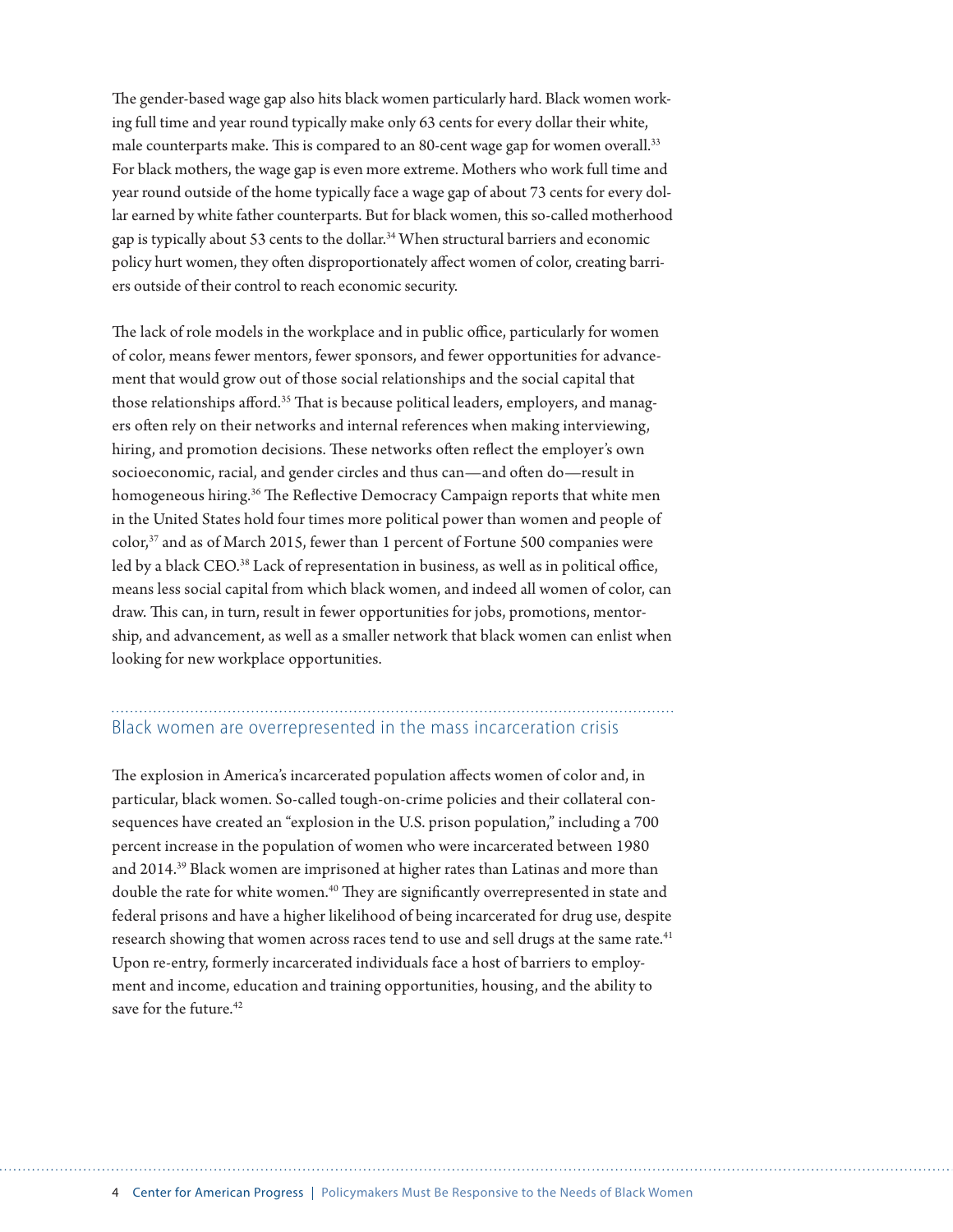In fact, due to employment barriers, 60 percent of formerly incarcerated individuals remain unemployed one year after their release,<sup>43</sup> a reality that hits mothers and families particularly hard. The Urban Institute reports that not only does parental unemployment correlate with poor academic outcomes for children, but also "children whose mothers experience employment instability exhibit more problem behaviors, such as bullying or being withdrawn, and are more likely to be absent from school."<sup>44</sup> Unfortunately, this can create a vicious cycle, as black girls are nearly three times more likely than white girls to be referred to juvenile court for a delinquency offense and are 20 times more likely to be detained and formally petitioned to court than their white counterparts.<sup>45</sup>

Black women are disproportionately affected by restrictions on reproductive health

Restrictions on reproductive rights, birth control access, and abortion care across the states, and court decisions upholding those restrictions, harm women of color. For example, Texas's omnibus anti-choice law shut down clinics providing abortion for medically unnecessary purposes before it was struck down by the Supreme Court. Had the Court not ruled favorably, it would have continued to disproportionately affect access to abortion care of women of color in the state—including 725,000 black women,<sup>46</sup> 2.5 million Latinas,<sup>47</sup> and more than 266,000 Asian American and Pacific Islander women of reproductive age.<sup>48</sup>

But just two years earlier, the Supreme Court decided that closely held for-profit companies with religious objections to contraception may deny their employees access to insurance-provided birth control.<sup>49</sup> This decision has a disproportionate impact on black women of reproductive age across the country, 83 percent of whom use contraception. About 9 in 10 black people, regardless of religion or politics, recognize contraception as basic health care.50 Black women are three times more likely to die from pregnancyrelated causes than white women,<sup>51</sup> and the decision to allow some religious employers operating for-profit companies to deny seamless, affordable access to contraception puts at risk not just black women's autonomy but their health and well-being as well.

# Black women are targeted in voter suppression efforts

Restrictions on voting rights—and court decisions that allow or encourage these restrictions—have a particularly negative impact on black women. When the Supreme Court's *Shelby County v. Holder* decision threw out the preclearance provision of the Voting Rights Act in 2013*,* Justice Ruth Bader Ginsburg described the decision as "throwing away your umbrella in a rainstorm because you are not getting wet."52 The decision sparked an onslaught of voting restrictions that limit the ability of black people, women of color, young people, and older Americans to access the ballot.<sup>53</sup> Voter suppression laws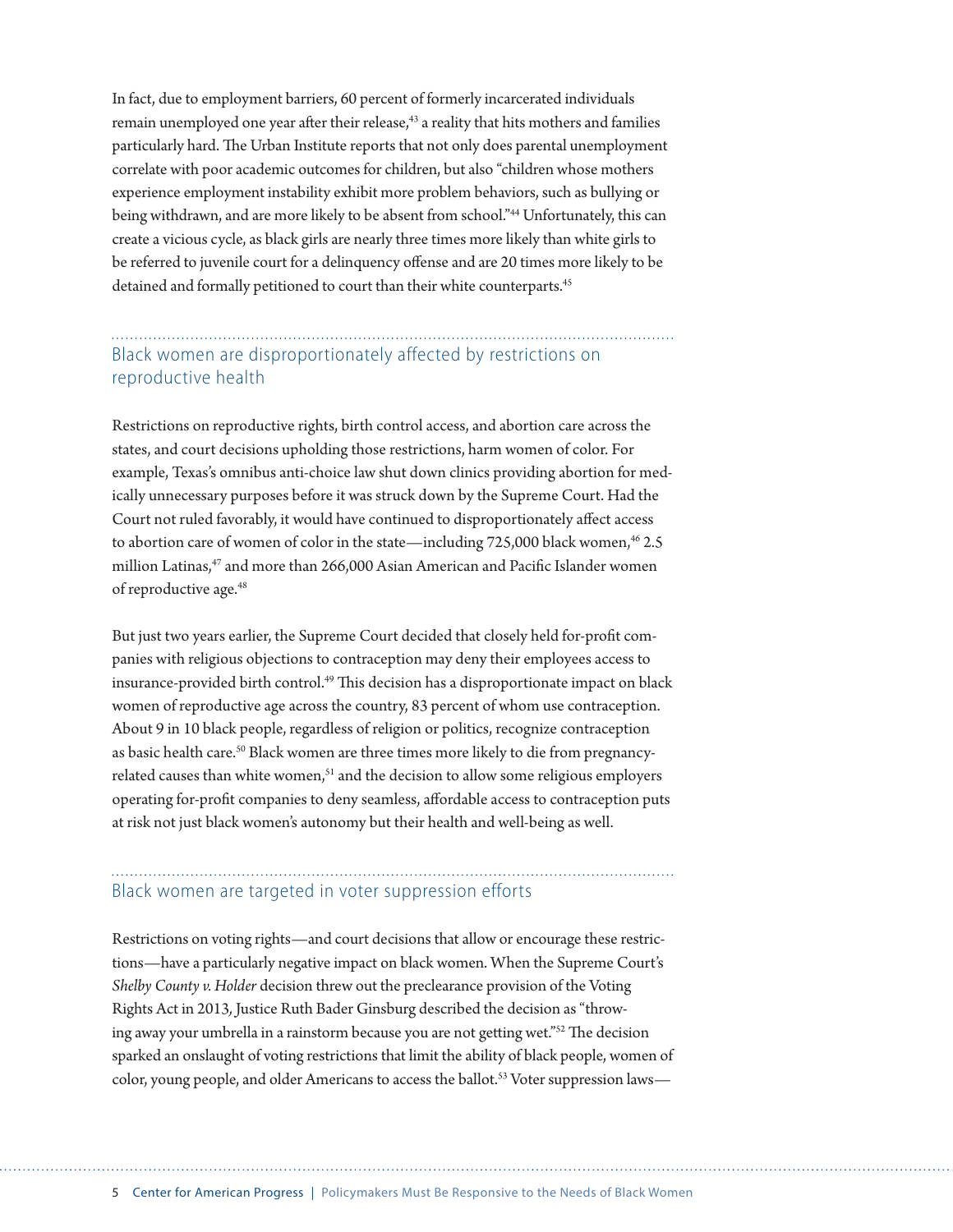such as those requiring photo identification in order to vote—can be particularly oppressive for black women and families living in poverty. The financial and travel burdens required to obtain a state voter ID could be too much for families that lack the resources necessary or cannot afford to take time off of work. For example, in 2012, the U.S. Court of Appeals for the District of Columbia Circuit concluded that the burden of obtaining a voter ID in Washington state disproportionately affected communities of color living in poverty, with many having to travel as much as 200 miles to 250 miles round trip.<sup>54</sup> And in North Carolina, where a federal appeals court recently stayed the state's voter ID law because it targeted black people in the state "with almost surgical precision,"55 the disproportionate impact on the state's black women is clear. The Southern Coalition for Social Justice discovered in 2013 that although women represented 54 percent of the state's voting population, they made up 64 percent of the voters who lacked photo identification under the state law. Of those women, more than 34 percent were black women, even though black women were less than 24 percent of registered women voters in 2012.<sup>56</sup> Of course, many black women intersect with several of these categories. For example, a black woman who works full time for low wages may be unable to access the time off from work or transportation needed to obtain the necessary identification for voting.

### Policymakers must respond to the needs of black women

As the most reliable voting bloc, policymakers should be making the needs of black women their top priority. It is unacceptable that the voices and needs of black women are largely unheeded in policymaking<sup>57</sup> and that the consequences of bad laws, policies, or court decisions so often land disproportionately on black women's shoulders. To be responsive, policymakers can introduce and advocate for policies that increase opportunities for high-wage jobs, make accessible affordable child care and reproductive rights and health, and tackle discrimination in the workplace and the criminal justice system.

Although the needs of black women are not homogenous, polling conducted by the Center for American Progress in 2016 revealed a number of specific policy priorities among women of color, specifically African American and Latina women.<sup>58</sup> First and foremost, an overwhelming majority of black women—87 percent—see improving the economic well-being of working families as the "top most important priority" or "one of a few important priorities" for the next president.<sup>59</sup> In addition to the economy, 1 in 4 black women mentioned health care as one of two most important issues going into the election, and nearly 30 percent of black women identified race relations and racism as key issues, along with education and women's rights.<sup>60</sup>

It is also clear that black women want policymakers to tackle workplace fairness issues to secure opportunities and end discrimination. Low pay is an obstacle confronting a large majority of black women—a full 63 percent—and more than one-third of black women report lack of reliable child care as creating difficulty at work.<sup>61</sup> In fact, a majority of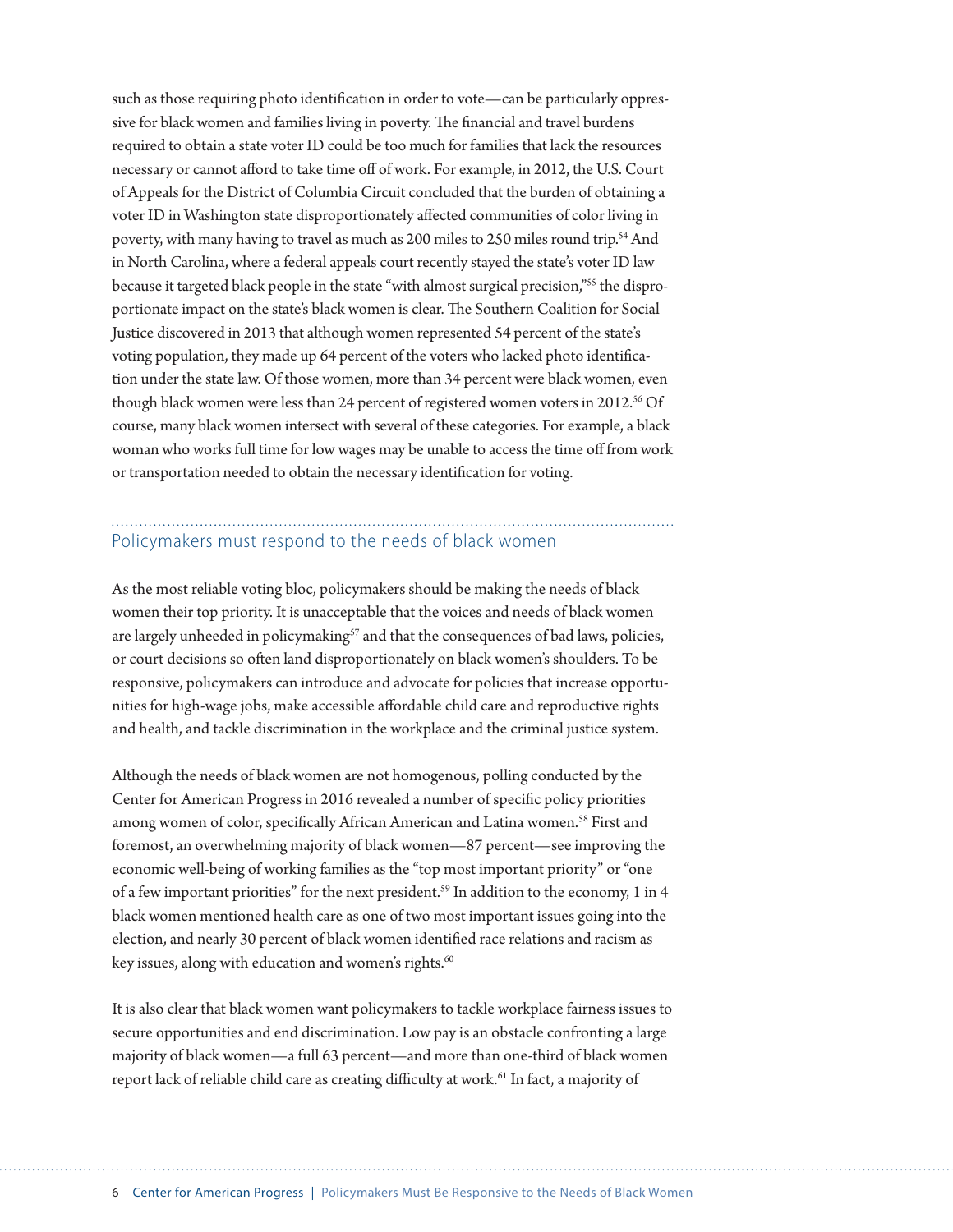black women report that "reliable child care when you need it," "high-quality, in-home child care," "high-quality child care centers in your neighborhood or near work," and "affordable child care" are "out of reach" for them.<sup>62</sup> Combined with the 76 percent of black women who put up with "a lot" or "a great deal" of discrimination, it is clear that bad policies—or a lack of policies—has meant that getting ahead is too often an unfair struggle for black women.<sup>63</sup>

# Conclusion

Policymakers have both an opportunity and an obligation to listen to the voices of black women, respond to their needs, and take steps to ensure access to greater leadership opportunities. They must recognize the intersectional needs of black women by pushing for policies that remove barriers to leadership and success in public life. Policies that establish paid family and medical leave and paid sick leave; that expand access to quality child care and education; that raise the minimum wage and close the wage gap; that strengthen anti-discrimination laws based on race, sex, or pregnancy; and that correct the draconian criminal justice policies of the past are some of the actions that—while they are important to many Americans and many women—are critical to ensuring the economic security of black women and their families. In turn, they allow black women to pursue opportunities for public office and service.<sup>64</sup> Intentionally encouraging and building a pipeline of black women legislators and judges is a nonlegislative endeavor that policymakers and public leaders can and should begin immediately.

Black women are a vital component of the future success of this country. They lead the nation in voting, they lead their communities and social movements, they are a major presence in the labor force, and they provide for their families. But policymakers who ignore the needs and voices of black women—or worse, who pass laws that disproportionately cause them harm—perpetuate or worsen the structural barriers that disproportionately imperil black women's economic security and prevent them from occupying leadership roles in public office.

But this problem also presents prodigious opportunities for policymakers to step up and win the votes of black women by being responsive to their needs. In a nation of changing demographics, the share of the voting population that belongs to women of color is only growing. Black women are already leaders and often the foundation for support in their communities. It is time that policymakers become leaders in responding to the needs of black women and dismantle barriers that have kept black women from public office and economic prosperity for too long.

*Michele Jawando is the Vice President for Legal Progress at the Center for American Progress. Jocelyn Frye is a Senior Fellow at the Center. Abby Bar-Lev Wiley is a Policy Analyst for the Legal Progress team at the Center.*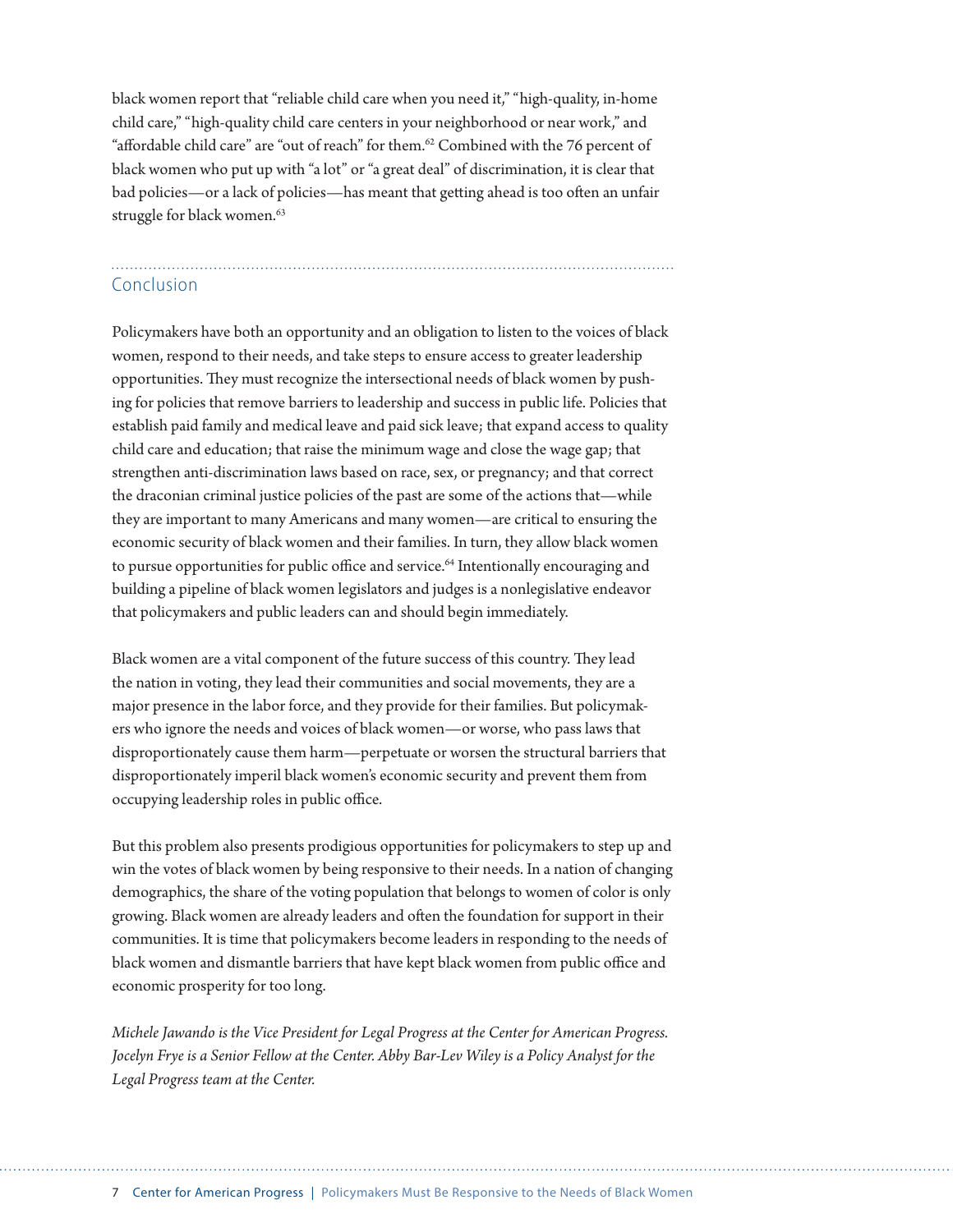#### Endnotes

- 1 Brooks Barnes, "From Footnote to Fame in Civil Rights History," *The New York Times*, November 25, 2009, available [http://www.nytimes.com/2009/11/26/books/26colvin.](http://www.nytimes.com/2009/11/26/books/26colvin.html?_r=0) html? $r=0$ .
- 2 Breanna Edwards, "Civil Rights Icon Amelia Boynton Robinson Dies at 104," The Root, August 26, 2015, available at [http://www.theroot.com/articles/news/2015/08/civil\\_](http://www.theroot.com/articles/news/2015/08/civil_rights_icon_amelia_boynton_robinson_dies_at_104/) [rights\\_icon\\_amelia\\_boynton\\_robinson\\_dies\\_at\\_104/.](http://www.theroot.com/articles/news/2015/08/civil_rights_icon_amelia_boynton_robinson_dies_at_104/)
- 3 Abby Phillip, "Why Civil Rights Leader Diane Nash Refused to March at Selma this Weekend," *The Washington Post*, March 9, 2015, available at [https://www.washingtonpost.](https://www.washingtonpost.com/news/morning-mix/wp/2015/03/09/why-civil-rights-leader-diane-nash-refused-to-march-at-selma/) [com/news/morning-mix/wp/2015/03/09/why-civil-rights](https://www.washingtonpost.com/news/morning-mix/wp/2015/03/09/why-civil-rights-leader-diane-nash-refused-to-march-at-selma/)[leader-diane-nash-refused-to-march-at-selma/.](https://www.washingtonpost.com/news/morning-mix/wp/2015/03/09/why-civil-rights-leader-diane-nash-refused-to-march-at-selma/)
- 4 BlackLivesMatter, "A HerStory of the #BlackLivesMatter Movement," available at [http://blacklivesmatter.com/](http://blacklivesmatter.com/herstory/) [herstory/](http://blacklivesmatter.com/herstory/) (last accessed October 2016).
- 5 Vanessa Williams, "Black Women Vow to Be A Powerful Voting Force Again This Year," *The Washington Post*, January 10, 2016, available at [https://www.washingtonpost.com/](https://www.washingtonpost.com/politics/black-women-vow-to-be-a-powerful-voting-force-again-this-year/2016/01/10/f0c290fc-b324-11e5-a842-0feb51d1d124_story.html) [politics/black-women-vow-to-be-a-powerful-voting-force](https://www.washingtonpost.com/politics/black-women-vow-to-be-a-powerful-voting-force-again-this-year/2016/01/10/f0c290fc-b324-11e5-a842-0feb51d1d124_story.html)[again-this-year/2016/01/10/f0c290fc-b324-11e5-a842-](https://www.washingtonpost.com/politics/black-women-vow-to-be-a-powerful-voting-force-again-this-year/2016/01/10/f0c290fc-b324-11e5-a842-0feb51d1d124_story.html) [0feb51d1d124\\_story.html](https://www.washingtonpost.com/politics/black-women-vow-to-be-a-powerful-voting-force-again-this-year/2016/01/10/f0c290fc-b324-11e5-a842-0feb51d1d124_story.html); Lisa Hamilton, "Rep. Stacey Abrams Talks State Policymaking and Strong Families," The Annie E. Casey Foundation, August 22, 2016, available at [http://www.aecf.org/podcast/rep-stacey-abrams-talks](http://www.aecf.org/podcast/rep-stacey-abrams-talks-state-policymaking-and-strong-families)[state-policymaking-and-strong-families](http://www.aecf.org/podcast/rep-stacey-abrams-talks-state-policymaking-and-strong-families).
- 6 Office of Rep. Bonnie Watson Coleman, "Reps. Watson Coleman, Kelly, Clarke, Announce Congressional Caucus on Black Women and Girls, " Press release, March 22, 2016, available at [https://watsoncoleman.house.gov/media](https://watsoncoleman.house.gov/media-center/press-releases/reps-watson-coleman-kelly-clarke-announce-congressional-caucus-black)[center/press-releases/reps-watson-coleman-kelly-clarke](https://watsoncoleman.house.gov/media-center/press-releases/reps-watson-coleman-kelly-clarke-announce-congressional-caucus-black)[announce-congressional-caucus-black](https://watsoncoleman.house.gov/media-center/press-releases/reps-watson-coleman-kelly-clarke-announce-congressional-caucus-black).
- 7 Glynda C. Carr and Kimberly Peeler-Allen, "#BlackWomen-Vote: 365 Days to Turn Up and Turn Out," Higher Heights, November 8, 2015, available at [http://www.higherheights](http://www.higherheightsforamerica.org/turn_up_and_turn_out)[foramerica.org/turn\\_up\\_and\\_turn\\_out.](http://www.higherheightsforamerica.org/turn_up_and_turn_out)
- 8 Maya Harris, "Women of Color: A Growing Force in the Electorate" (Washington: Center for American Progress, 2014), available at [https://www.americanprogress.org/issues/race/](https://www.americanprogress.org/issues/race/report/2014/10/30/99962/women-of-color/) [report/2014/10/30/99962/women-of-color/.](https://www.americanprogress.org/issues/race/report/2014/10/30/99962/women-of-color/)
- 9 Jens Manuel Krogstad, "2016 electorate will be the most diverse in U.S. history," Pew Research Center, February 3, 2016, available at [http://www.pewresearch.org/](http://www.pewresearch.org/fact-tank/2016/02/03/2016-electorate-will-be-the-most-diverse-in-u-s-history/) [fact-tank/2016/02/03/2016-electorate-will-be-the-most](http://www.pewresearch.org/fact-tank/2016/02/03/2016-electorate-will-be-the-most-diverse-in-u-s-history/)[diverse-in-u-s-history/.](http://www.pewresearch.org/fact-tank/2016/02/03/2016-electorate-will-be-the-most-diverse-in-u-s-history/)
- 10 Bipartisan Policy Center, "2012 Voter Turnout Report" (2012), available at [http://bipartisanpolicy.org/library/2012-voter](http://bipartisanpolicy.org/library/2012-voter-turnout/)[turnout/](http://bipartisanpolicy.org/library/2012-voter-turnout/).
- 11 Vanessa Williams, "Black Women Vow to Be A Powerful Voting Force Again This Year," *The Washington Post*, January 10, 2016, available at [https://www.washingtonpost.com/](https://www.washingtonpost.com/politics/black-women-vow-to-be-a-powerful-voting-force-again-this-year/2016/01/10/f0c290fc-b324-11e5-a842-0feb51d1d124_story.html) [politics/black-women-vow-to-be-a-powerful-voting-force](https://www.washingtonpost.com/politics/black-women-vow-to-be-a-powerful-voting-force-again-this-year/2016/01/10/f0c290fc-b324-11e5-a842-0feb51d1d124_story.html)[again-this-year/2016/01/10/f0c290fc-b324-11e5-a842-](https://www.washingtonpost.com/politics/black-women-vow-to-be-a-powerful-voting-force-again-this-year/2016/01/10/f0c290fc-b324-11e5-a842-0feb51d1d124_story.html) [0feb51d1d124\\_story.html](https://www.washingtonpost.com/politics/black-women-vow-to-be-a-powerful-voting-force-again-this-year/2016/01/10/f0c290fc-b324-11e5-a842-0feb51d1d124_story.html).
- 12 Kelly Dittmar, "The Power of Black Women's Votes in Presidential Politics," *Ms.*, December 16, 2015, available at [http://](http://msmagazine.com/blog/2015/12/16/the-power-of-black-womens-votes-in-presidential-politics/) [msmagazine.com/blog/2015/12/16/the-power-of-black](http://msmagazine.com/blog/2015/12/16/the-power-of-black-womens-votes-in-presidential-politics/)[womens-votes-in-presidential-politics/](http://msmagazine.com/blog/2015/12/16/the-power-of-black-womens-votes-in-presidential-politics/).
- 13 Krogstad, "2016 electorate will be the most diverse in U.S. history."
- 14 Freddie Allen, "Black Women Will Elect the Next President," Voice & Viewpoint, October 24, 2016, available at [http://](http://sdvoice.info/black-women-will-elect-the-next-president/) [sdvoice.info/black-women-will-elect-the-next-president/](http://sdvoice.info/black-women-will-elect-the-next-president/).
- 15 Ruy Teixeira, John Halpin, and Rob Griffin, "The Path to 270 in 2016" (Washington: Center for American Progress, 2015), available at [https://cdn.americanprogress.org/wp-content/](https://cdn.americanprogress.org/wp-content/uploads/2015/12/16133227/Pathto270_2016.pdf) [uploads/2015/12/16133227/Pathto270\\_2016.pdf](https://cdn.americanprogress.org/wp-content/uploads/2015/12/16133227/Pathto270_2016.pdf).
- 16 Wendy G. Smooth, "Black Women in Politics: From Reliable Voters to Successful Political Candidates." In *Black Women in the United States* (Washington: National Coalition on Black Civic Participation, 2016), p. 18, available at [http://www.](http://www.ncbcp.org/news/releases/5Black_Women_in_the_US_2016.pdf) [ncbcp.org/news/releases/5Black\\_Women\\_in\\_the\\_US\\_2016.](http://www.ncbcp.org/news/releases/5Black_Women_in_the_US_2016.pdf) [pdf](http://www.ncbcp.org/news/releases/5Black_Women_in_the_US_2016.pdf).
- 17 Under the rules of the U.S. House of Representatives, delegates are not permitted to cast votes on the floor of the House on final legislation or when the House has been convened as the Committee of the Whole House. See House of Representatives, "Rules of the House of Representatives" (2015), Rule II, available at [http://clerk.house.gov/legislative/](http://clerk.house.gov/legislative/house-rules.pdf) [house-rules.pdf](http://clerk.house.gov/legislative/house-rules.pdf). Delegates are permitted to offer amendments on the House floor and can participate on House standing committees with the same privileges as other members.

18 Ibid.

19 Ibid.

- 20 Twenty-five of these nominees have been confirmed. Alliance for Justice, "Demographic Diversity of President Obama's Judicial Nominees," available at [http://www.afj.org/judicial](http://www.afj.org/judicial-selection-dashboards)[selection-dashboards](http://www.afj.org/judicial-selection-dashboards) (last accessed September 2016).
- 21 Alliance for Justice, "Diversity Statistics by President," available at <http://www.afj.org/judicial-selection-dashboards> (last accessed September 2016).
- 22 Pamela Meanes, "Black Women on the State and Federal Judiciary: Not Rare but Far from Done." In *Black Women in the United States* (Washington: National Coalition on Black Civic Participation, 2016), pp. 64–65, available at [http://www.](http://www.ncbcp.org/news/releases/5Black_Women_in_the_US_2016.pdf) [ncbcp.org/news/releases/5Black\\_Women\\_in\\_the\\_US\\_2016.](http://www.ncbcp.org/news/releases/5Black_Women_in_the_US_2016.pdf) [pdf](http://www.ncbcp.org/news/releases/5Black_Women_in_the_US_2016.pdf).
- 23 Patricia Hill Collins, *Black Feminist Thought: Knowledge, Consciousness, and the Politics of Empowerment* (New York: Routledge, 2000).
- 24 Jillian Berman, "Soon, Not Even 1 Percent of Fortune 500 Companies Will Have Black CEOs," The Huffington Post, January 29, 2015, available at [http://www.huffingtonpost.](http://www.huffingtonpost.com/2015/01/29/black-ceos-fortune-500_n_6572074.html) [com/2015/01/29/black-ceos-fortune-500\\_n\\_6572074.html](http://www.huffingtonpost.com/2015/01/29/black-ceos-fortune-500_n_6572074.html).
- 25 Caregiver discrimination occurs when employers discriminate against employees based on their family caregiving responsibilities. Given gender-based stereotypes around caregiving, this is a form of sex discrimination. For example, employers may deny job opportunities to mothers due to an assumption that women who are mothers are less dedicated to their jobs than men. University of California, Hastings College of the Law, "Current Law Prohibits Discrimination Based on Family Responsibilities & Gender Stereotyping" (2006), available at [http://worklifelaw.org/pubs/Is](http://worklifelaw.org/pubs/IssueBriefFRD.pdf)[sueBriefFRD.pdf](http://worklifelaw.org/pubs/IssueBriefFRD.pdf). For black women, caregiver discrimination is intersectional. An employer may discriminate specifically against a black working mother, resulting in less favorable treatment than her white counterpart. Equal Employment Opportunity Commission, "Enforcement Guidance: Unlawful Disparate Treatment of Workers with Caregiving Responsibilities," available at https://www.eeoc.gov/policy/ docs/caregiving.html#discrwomen (last accessed October 2016). This may have roots in slavery as black women were not spared "from the hard physical labor in the field" but additionally were expected to do "the heavy housework and child care for white women," creating a "double duty" in which black women were expected to perform "a man's share in the field, and a woman's part at home." Evelyn Nakano Glenn, "Racial Ethnic Women's Labor: The Intersection of Race, Gender and Class Oppression," *Review of Radical Political Economics* 17 (3) (1985): 86–108, available at [https://](https://caringlabor.files.wordpress.com/2011/02/glenn-racial-ethnic-womens-labor.pdf) [caringlabor.files.wordpress.com/2011/02/glenn-racial](https://caringlabor.files.wordpress.com/2011/02/glenn-racial-ethnic-womens-labor.pdf)[ethnic-womens-labor.pdf.](https://caringlabor.files.wordpress.com/2011/02/glenn-racial-ethnic-womens-labor.pdf)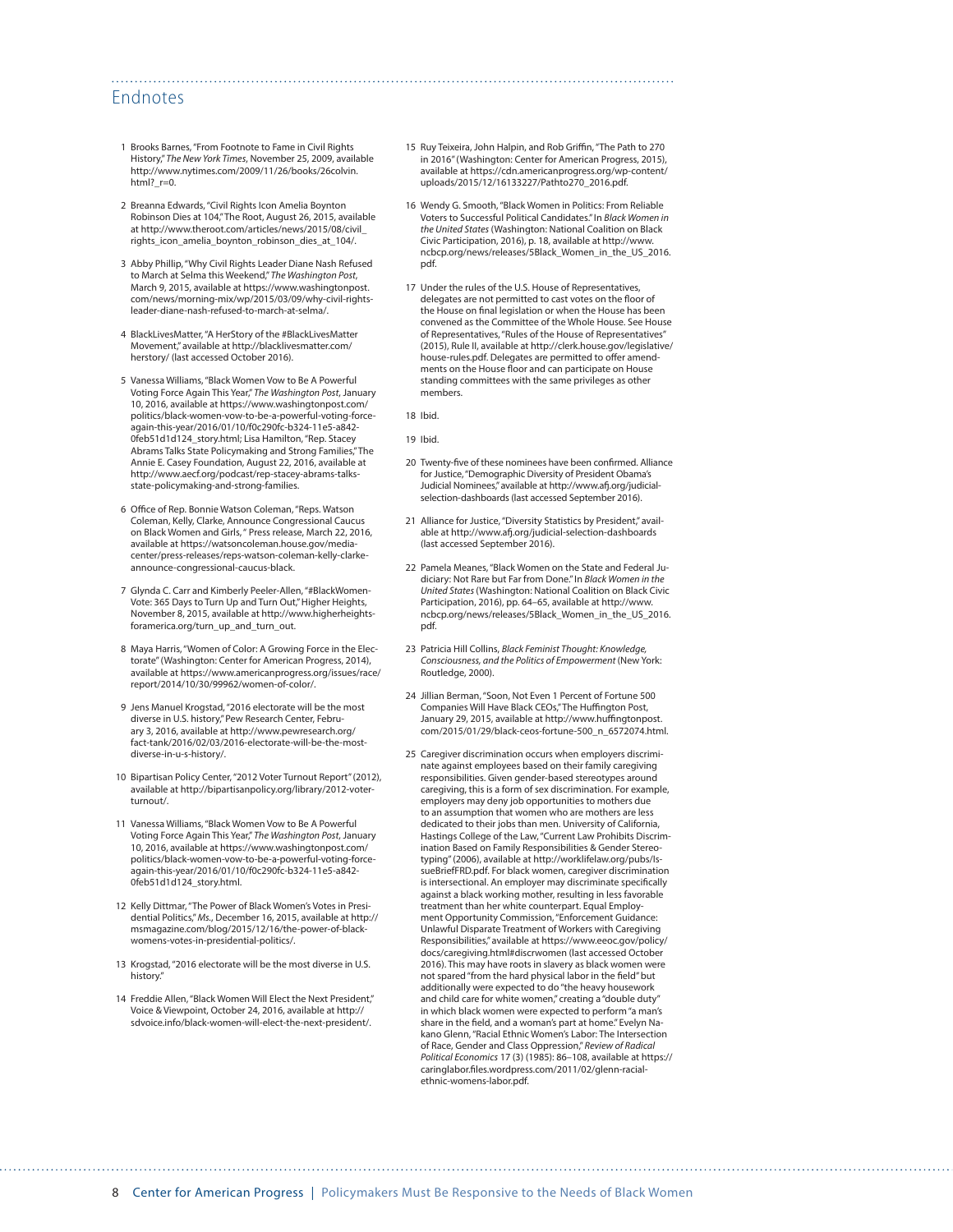- 26 Melissa V. Harris Perry, *Sister Citizen: Shame, Stereotypes, and Black Women in America* (New Haven: Yale University Press, 2011).
- 27 Judith Warner, "Women's Leadership: What's True, What's False, and Why It Matters" (Washington: Center for American Progress, 2014), available at [https://www.americanprogress.](https://www.americanprogress.org/issues/women/report/2014/03/07/85467/womens-leadership/) [org/issues/women/report/2014/03/07/85467/womens](https://www.americanprogress.org/issues/women/report/2014/03/07/85467/womens-leadership/)[leadership/.](https://www.americanprogress.org/issues/women/report/2014/03/07/85467/womens-leadership/)
- 28 Shana Lebowitz, "Why black women are more ambitious than white women—but have a harder time getting ahead," Business Insider, April 23, 2015, available at [http://www.](http://www.businessinsider.com/new-report-on-black-women-leaders-2015-4) [businessinsider.com/new-report-on-black-women-lead](http://www.businessinsider.com/new-report-on-black-women-leaders-2015-4)[ers-2015-4.](http://www.businessinsider.com/new-report-on-black-women-leaders-2015-4) "Just 8% of white women aspire to a powerful position with a prestigious title. On the other hand, 22% of black women aspire to a powerful role, which is a similar percentage as men."
- 29 Kaitlin Holmes and Jocelyn Frye, "African American Women in the U.S. Economy" (Washington: Center for American Progress, 2016), available at [https://www.americanprogress.](https://www.americanprogress.org/issues/women/report/2016/08/23/142815/african-american-women-in-the-u-s-economy/) [org/issues/women/report/2016/08/23/142815/african](https://www.americanprogress.org/issues/women/report/2016/08/23/142815/african-american-women-in-the-u-s-economy/)[american-women-in-the-u-s-economy/.](https://www.americanprogress.org/issues/women/report/2016/08/23/142815/african-american-women-in-the-u-s-economy/)
- 30 National Women's Law Center, "Underpaid & Overloaded: Women in Low-Wage Jobs" (2014), p. 13, available at [http://](http://www.nwlc.org/sites/default/files/pdfs/final_nwlc_lowwagereport2014.pdf) [www.nwlc.org/sites/default/files/pdfs/final\\_nwlc\\_lowwa](http://www.nwlc.org/sites/default/files/pdfs/final_nwlc_lowwagereport2014.pdf)[gereport2014.pdf.](http://www.nwlc.org/sites/default/files/pdfs/final_nwlc_lowwagereport2014.pdf)
- 31 Ibid.
- 32 Valerie Wilson, "State of Black Women in the American Economy." In *Black Women in the United States* (Washington: National Coalition on Black Civic Participation, 2016), p. 28, available at [http://www.ncbcp.org/news/releases/5Black\\_](http://www.ncbcp.org/news/releases/5Black_Women_in_the_US_2016.pdf) [Women\\_in\\_the\\_US\\_2016.pdf](http://www.ncbcp.org/news/releases/5Black_Women_in_the_US_2016.pdf). "While all women make up nearly half of the U.S. labor force (46.8 percent), black women are more than half (52.9 percent) of the black workforce. Despite the fact that black women have stronger labor force attachment than any other group of women, they are also more likely to be in poverty (28 percent) due in large part to lower pay.
- 33 National Women's Law Center, "FAQ About the Wage Gap," September 13, 2016, available at [https://nwlc.org/resources/](https://nwlc.org/resources/faq-about-the-wage-gap/) [faq-about-the-wage-gap/.](https://nwlc.org/resources/faq-about-the-wage-gap/)
- 34 National Women's Law Center, "The Wage Gap for Mothers, State by State," May 4, 2016, available at [https://nwlc.org/](https://nwlc.org/resources/the-wage-gap-for-mothers-state-by-state-2016/) [resources/the-wage-gap-for-mothers-state-by-state-2016/.](https://nwlc.org/resources/the-wage-gap-for-mothers-state-by-state-2016/)
- 35 Warner, "Women's Leadership: What's True, What's False, and Why It Matters."
- 36 Nelson D. Schwartz, "In Hiring, A Friend in Need is a Prospect, Indeed," *The New York Times*, January 27, 2013, available at [http://www.nytimes.com/2013/01/28/business/](http://www.nytimes.com/2013/01/28/business/employers-increasingly-rely-on-internal-referrals-in-hiring.html) [employers-increasingly-rely-on-internal-referrals-in-hiring.](http://www.nytimes.com/2013/01/28/business/employers-increasingly-rely-on-internal-referrals-in-hiring.html) [html;](http://www.nytimes.com/2013/01/28/business/employers-increasingly-rely-on-internal-referrals-in-hiring.html) Drake Baer, "If You Want to Get Hired, Act like Your Potential Boss," Business Insider, May 29, 2014, available at [http://www.businessinsider.com/managers-hire-people](http://www.businessinsider.com/managers-hire-people-who-remind-them-of-themselves-2014-5)[who-remind-them-of-themselves-2014-5.](http://www.businessinsider.com/managers-hire-people-who-remind-them-of-themselves-2014-5)
- 37 Reflective Democracy Campaign, "Who Leads Us?", available at <http://wholeads.us/electedofficials/>(last accessed October 2016).
- 38 Berman, "Soon, Not Even 1 Percent of Fortune 500 Companies Will Have Black CEOs."
- 39 Jamal Hagler, "6 Things You Should Know about Women of Color and the Criminal Justice System," Center for American Progress, March 16, 2016, available at [https://](https://www.americanprogress.org/issues/criminal-justice/news/2016/03/16/133438/6-things-you-should-know-about-women-of-color-and-the-criminal-justice-system/) [www.americanprogress.org/issues/criminal-justice/](https://www.americanprogress.org/issues/criminal-justice/news/2016/03/16/133438/6-things-you-should-know-about-women-of-color-and-the-criminal-justice-system/) [news/2016/03/16/133438/6-things-you-should-know](https://www.americanprogress.org/issues/criminal-justice/news/2016/03/16/133438/6-things-you-should-know-about-women-of-color-and-the-criminal-justice-system/)[about-women-of-color-and-the-criminal-justice-system/](https://www.americanprogress.org/issues/criminal-justice/news/2016/03/16/133438/6-things-you-should-know-about-women-of-color-and-the-criminal-justice-system/).
- 40 The Sentencing Project, "Fact Sheet: Trends in U.S. Corrections" (2015), p. 5., available at [http://sentencingproject.org/](http://sentencingproject.org/wp-content/uploads/2016/01/Trends-in-US-Corrections.pdf) [wp-content/uploads/2016/01/Trends-in-US-Corrections.pdf.](http://sentencingproject.org/wp-content/uploads/2016/01/Trends-in-US-Corrections.pdf)
- 41 Hagler, "6 Things You Should Know about Women of Color and the Criminal Justice System."
- 42 Rebecca Vallas and others, "Removing Barriers to Opportunities for Parents with Criminal Records and Their Children" (Washington: Center for American Progress, 2015), available at [https://cdn.americanprogress.org/wp-content/](https://cdn.americanprogress.org/wp-content/uploads/2015/12/09060720/CriminalRecords-report2.pdf) [uploads/2015/12/09060720/CriminalRecords-report2.pdf.](https://cdn.americanprogress.org/wp-content/uploads/2015/12/09060720/CriminalRecords-report2.pdf)
- 43 Ibid., p. 4.
- 44 Heather Sandstorm and Sandra Huerta, "The Negative Effects of Instability on Child Development" (Washington: Urban Institute, 2013), available at [http://www.urban.org/sites/](http://www.urban.org/sites/default/files/alfresco/publication-pdfs/412908-The-Negative-Effects-of-Instability-on-Child-Development-Fact-Sheet.PDF) [default/files/alfresco/publication-pdfs/412908-The-Negative-](http://www.urban.org/sites/default/files/alfresco/publication-pdfs/412908-The-Negative-Effects-of-Instability-on-Child-Development-Fact-Sheet.PDF)[Effects-of-Instability-on-Child-Development-Fact-Sheet.PDF](http://www.urban.org/sites/default/files/alfresco/publication-pdfs/412908-The-Negative-Effects-of-Instability-on-Child-Development-Fact-Sheet.PDF).
- 45 Office of Juvenile Justice and Delinquency Prevention, "Girls and the Juvenile Justice System," available at [http://www.](http://www.ojjdp.gov/policyguidance/girls-juvenile-justice-system/) [ojjdp.gov/policyguidance/girls-juvenile-justice-system/](http://www.ojjdp.gov/policyguidance/girls-juvenile-justice-system/) (last accessed September 2016).
- 46 *Whole Woman's Health v. Hellerstedt*, No. 15-274, "In Our Own Voice, Amicus Brief on behalf of Petitioner," available at [http://www.scotusblog.com/wp-content/uploads/2016/01/](http://www.scotusblog.com/wp-content/uploads/2016/01/In-Our-Own-Voice-Willkie.pdf) [In-Our-Own-Voice-Willkie.pdf.](http://www.scotusblog.com/wp-content/uploads/2016/01/In-Our-Own-Voice-Willkie.pdf)
- 47 Center for Reproductive Rights, "Impact of the Texas' Abortion Clinic Shutdown on Latinas," available at [http://](http://www.reproductiverights.org/sites/crr.civicactions.net/files/documents/Latinas%20and%20HB2%20Fact%20Sheet%20020816.pdf) [www.reproductiverights.org/sites/crr.civicactions.net/files/](http://www.reproductiverights.org/sites/crr.civicactions.net/files/documents/Latinas%20and%20HB2%20Fact%20Sheet%20020816.pdf) [documents/Latinas%20and%20HB2%20Fact%20Sheet%20](http://www.reproductiverights.org/sites/crr.civicactions.net/files/documents/Latinas%20and%20HB2%20Fact%20Sheet%20020816.pdf) [020816.pdf](http://www.reproductiverights.org/sites/crr.civicactions.net/files/documents/Latinas%20and%20HB2%20Fact%20Sheet%20020816.pdf) (last accessed September 2016).
- 48 Janine Wolf, "Asian-American Advocates Celebrate Victory in SCOTUS Abortion Ruling," National Asian Pacific American Women's Forum, June 28, 2016, available at [https://napawf.](https://napawf.org/2016/06/asian-american-advocates-celebrate-victory-in-scotus-abortion-ruling/) [org/2016/06/asian-american-advocates-celebrate-victory](https://napawf.org/2016/06/asian-american-advocates-celebrate-victory-in-scotus-abortion-ruling/)[in-scotus-abortion-ruling/](https://napawf.org/2016/06/asian-american-advocates-celebrate-victory-in-scotus-abortion-ruling/).
- 49 *Hobby Lobby v. Burwell*, 134 S.Ct. 2751 (2014).
- 50 Elizabeth Dawes Gay, "How the Hobby Lobby Decision Impacts Black Women," *Ebony*, June 30, 2014, available at http://www.ebony.com/news-views/how-the-hobby-lobbydecision-impacts-black-women-503#axzz4LN6q9suO.
- 51 Ibid.
- 52 *Shelby County v. Holder*, 133 S. Ct. 2612 (2013) (Ginsburg, J., dissenting).
- 53 Naila Awan, "Voting Rights Challenges In the Wake of Shelby County," Demos, February 4, 2016, available at [http://www.](http://www.demos.org/blog/2/4/16/voting-rights-challenges-wake-shelby-county) [demos.org/blog/2/4/16/voting-rights-challenges-wake](http://www.demos.org/blog/2/4/16/voting-rights-challenges-wake-shelby-county)[shelby-county.](http://www.demos.org/blog/2/4/16/voting-rights-challenges-wake-shelby-county)
- 54 Sari Horwitz, "Getting a photo ID so you can vote is easy. Unless you're poor, black, Latino, or elderly," *The Washington Post*, May 23, 2016, available at [https://www.](https://www.washingtonpost.com/politics/courts_law/getting-a-photo-id-so-you-can-vote-is-easy-unless-youre-poor-black-latino-or-elderly/2016/05/23/8d5474ec-20f0-11e6-8690-f14ca9de2972_story.html) [washingtonpost.com/politics/courts\\_law/getting-a](https://www.washingtonpost.com/politics/courts_law/getting-a-photo-id-so-you-can-vote-is-easy-unless-youre-poor-black-latino-or-elderly/2016/05/23/8d5474ec-20f0-11e6-8690-f14ca9de2972_story.html)[photo-id-so-you-can-vote-is-easy-unless-youre-poor](https://www.washingtonpost.com/politics/courts_law/getting-a-photo-id-so-you-can-vote-is-easy-unless-youre-poor-black-latino-or-elderly/2016/05/23/8d5474ec-20f0-11e6-8690-f14ca9de2972_story.html)[black-latino-or-elderly/2016/05/23/8d5474ec-20f0-](https://www.washingtonpost.com/politics/courts_law/getting-a-photo-id-so-you-can-vote-is-easy-unless-youre-poor-black-latino-or-elderly/2016/05/23/8d5474ec-20f0-11e6-8690-f14ca9de2972_story.html) [11e6-8690-f14ca9de2972\\_story.html.](https://www.washingtonpost.com/politics/courts_law/getting-a-photo-id-so-you-can-vote-is-easy-unless-youre-poor-black-latino-or-elderly/2016/05/23/8d5474ec-20f0-11e6-8690-f14ca9de2972_story.html)
- 55 Kevin Drum, "Circuit Court: North Carolina Law Targeted African-Americans 'With Surgical Precision'," *Mother Jones*, July 30, 2016, available at [http://www.motherjones.com/](http://www.motherjones.com/kevin-drum/2016/07/circuit-court-north-carolina-law-targeted-african-americans-surgical-precision) [kevin-drum/2016/07/circuit-court-north-carolina-law](http://www.motherjones.com/kevin-drum/2016/07/circuit-court-north-carolina-law-targeted-african-americans-surgical-precision)[targeted-african-americans-surgical-precision](http://www.motherjones.com/kevin-drum/2016/07/circuit-court-north-carolina-law-targeted-african-americans-surgical-precision).
- 56 Southern Coalition for Social Justice, "Voter ID the major impact on women of color," November 4, 2013, available at [http://www.southerncoalition.org/nc-women-voters](http://www.southerncoalition.org/nc-women-voters-heavily-burdened-by-new-voting-restrictions/)[heavily-burdened-by-new-voting-restrictions/](http://www.southerncoalition.org/nc-women-voters-heavily-burdened-by-new-voting-restrictions/).
- 57 Sean McElwee, "Race and gender matter for representation," Al Jazeera America, August 19, 2015, available at [http://](http://america.aljazeera.com/opinions/2015/8/race-and-gender-matter-for-representation.html) [america.aljazeera.com/opinions/2015/8/race-and-gender](http://america.aljazeera.com/opinions/2015/8/race-and-gender-matter-for-representation.html)[matter-for-representation.html.](http://america.aljazeera.com/opinions/2015/8/race-and-gender-matter-for-representation.html)
- 58 Progress Report, "Women Vote: New Poll Shows Family Economic Security is a Top Priority for Black and Hispanic Women," Center for American Progress Action Fund, June 9, 2016, available at [https://www.americanprogressaction.org/](https://www.americanprogressaction.org/progress-reports/women-vote/) [progress-reports/women-vote/](https://www.americanprogressaction.org/progress-reports/women-vote/).